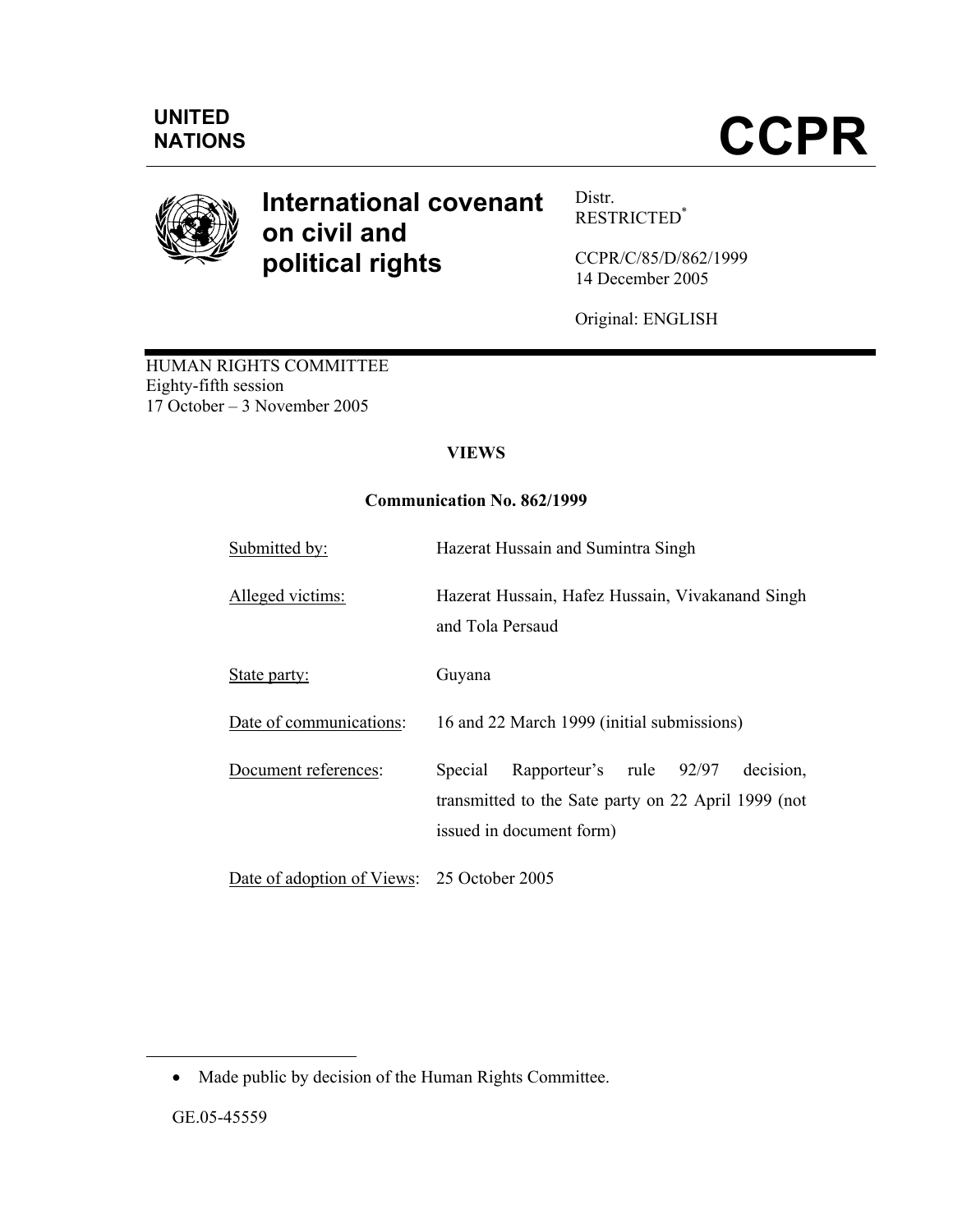| Subject matter:                                            | Mandatory imposition of the death penalty                                                                                                                                    |
|------------------------------------------------------------|------------------------------------------------------------------------------------------------------------------------------------------------------------------------------|
| <i>Substantive issues:</i>                                 | Arbitrary deprivation of life – Deprivation of life<br>consistent with Covenant – Fairness of trial                                                                          |
|                                                            | <i>Procedural issues:</i> Failure by State party to supply<br>submissions - Exhaustion of domestic remedies –<br>Sufficient substantiation, for purposes of<br>admissibility |
| Articles of the Covenant:                                  | 6, paragraphs 1 and 2, and 14, paragraph 1                                                                                                                                   |
| Articles of the Optional Protocol: 3 and 5, paragraph 2(b) |                                                                                                                                                                              |
|                                                            | IANNEX                                                                                                                                                                       |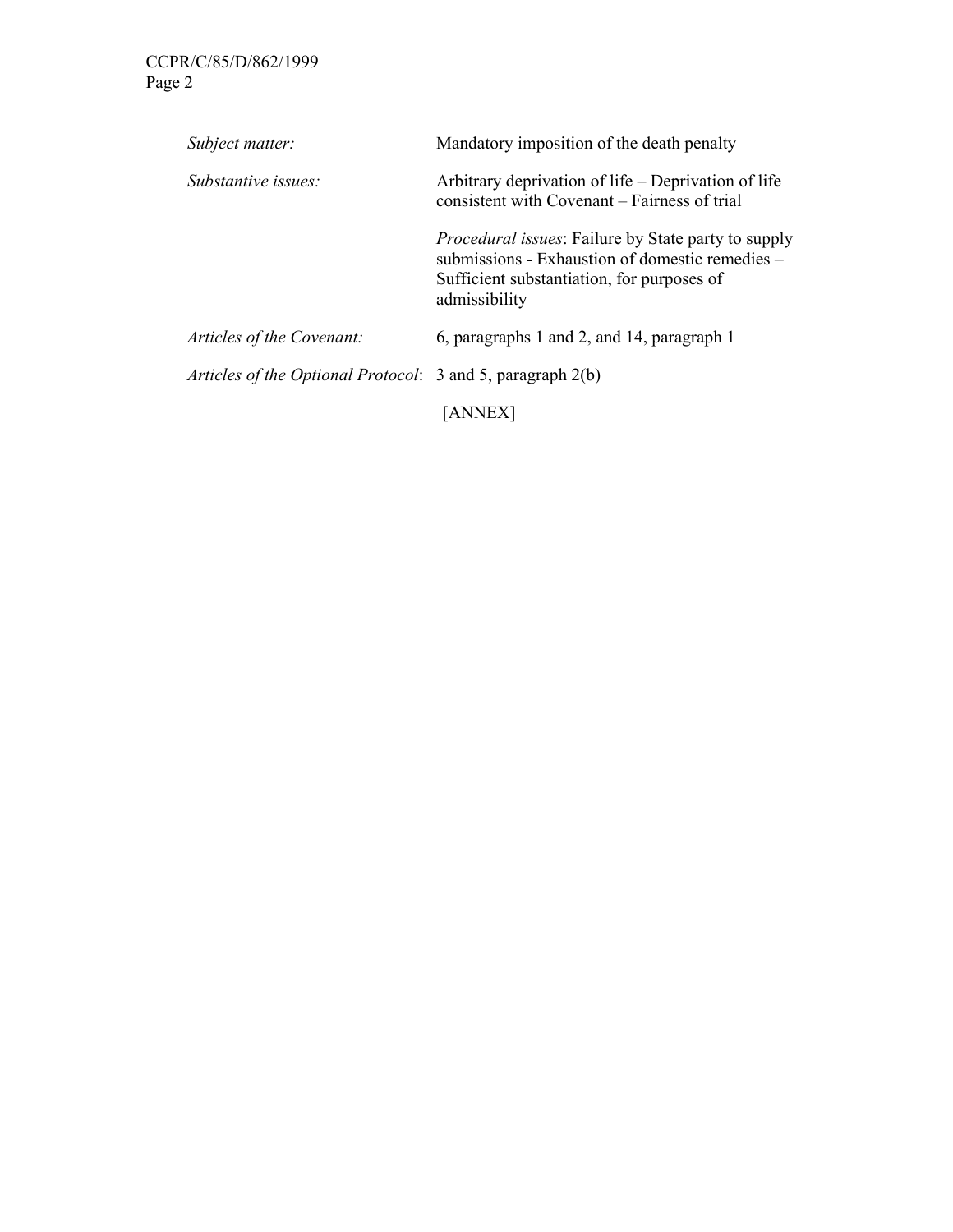#### **ANNEX**

Views of the Human Rights Committee under article 5, paragraph 4, of the Optional Protocol to the International Covenant on Civil and Political rights

Eighty-fifth session

#### concerning

## **Communication No. 862/1999\*\***

| Submitted by:           | Hazerat Hussain and Sumintra Singh                                    |
|-------------------------|-----------------------------------------------------------------------|
| Alleged victims:        | Hafeez Hussain, Hazerat Hussain, Vivakanand<br>Singh and Tola Persaud |
| State party:            | Guyana <sup>1</sup>                                                   |
| Date of communications: | 16 and 22 March 1999 (initial submissions)                            |

 The Human Rights Committee, established under article 28 of the International Covenant on Civil and Political Rights,

Meeting on 25 October 2005,

 Having concluded its consideration of communication No. 862/1999, submitted to the Human Rights Committee on behalf of Sumintra Singh and Hazerat Hussain under the Optional Protocol to the International Covenant on Civil and Political Rights,

 Having taken into account all written information made available to it by the author of the communication, and the State party,

Adopts the following:

-

## **Views under article 5, paragraph 4, of the Optional Protocol**

1.1 The authors are Messrs. Hazerat Hussain and Sumintra Singh, two nationals of Guyana. Mr. Hazerat submits the communication on behalf of himself and three other

<sup>\*\*</sup> The following members of the Committee participated in the examination of the present communication: Mr. Nisuke Ando, Mr. Prafullachandra Natwarlal Bhagwati, Mr. Alfredo Castillero Hoyos, Mr. Maurice Glèlè Ahanhanzo, Mr. Edwin Johnson, Mr. Walter Kälin, Mr. Ahmed Tawfik Khalil, Mr. Michael O'Flaherty, Ms. Elisabeth Palm, Mr. Rafael Rivas Posada, Sir Nigel Rodley, Mr. Ivan Shearer, Mr. Hipólito Solari-Yrigoyen and Mr. Roman Wieruszewski.

<sup>&</sup>lt;sup>1</sup> Guyana denounced the Optional Protocol on 5 January 1999 and re-acceded to it on the same date with a reservation related to the competence of the Committee to examine death penalty cases. The reservation became effective on 5 April 1999.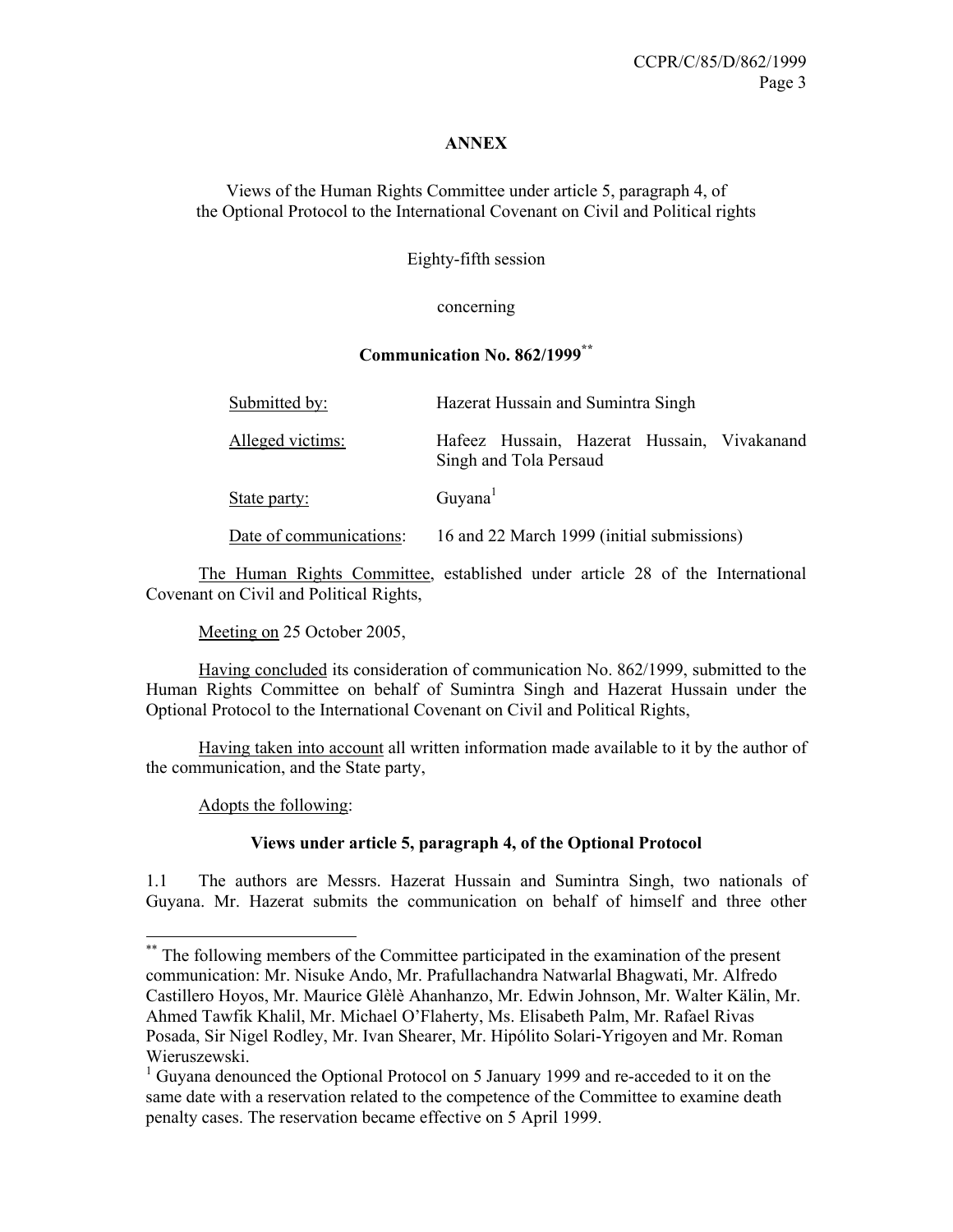Guyanese nationals, Hafeez Hussain, Vivakanand Singh and Tola Persaud, also Guyanese nationals imprisoned at the time of the communication. Mr. Sumintra Singh submits the communication exclusively on behalf of his son, Mr. Vivakand Singh. At the time of submission of the communication, Mr. Hafeez Hussain and Mr. Vivakanand Singh were awaiting execution. While the authors do not invoke any specific provisions of the International Covenant on Civil and Political Rights, the communication appears to raise issues under articles 6 and 14 the Covenant. The alleged victims are not represented.

1.2 In accordance with rule 92 of the Committee's Rules of Procedure, the Committee through its Special Rapporteur for New Communication, requested the State party on 22 April 1999 not to carry out the death sentence against Mr. Hussain and Mr. Singh, while their cases were under consideration by the Committee.

#### **Factual background**

2. On 1 September 1993, Arnold Ramsammy was robbed and shot dead in his house. All four alleged perpetrators were arrested between 3 and 4 September 1993 in relation to the crime. On 26 March 1996, Hafeez Hussain and Vivakanand Singh were convicted of murder. Pursuant to article 101 of the Laws of Guyana: Criminal Law (Offences), which provides that "Everyone who commits murder shall be guilty of felony and liable to suffer death as a felon", the Magistrate's Court of the Corentyne District automatically imposed the death sentence. On the same date, Hazrath Hussain and Tola Persaud were convicted of manslaughter and sentenced to two years and three years of imprisonment, respectively. In March of 1996, the four accused appealed their convictions to the Court of Appeal. The grounds of appeal were, *inter alia*, that the trial judge omitted to direct the jury adequately on the law relating to identification, and that he did not adequately deal with the effects the evidentiary statements said to be inconsistent.

#### **The complaint**

3. The authors claim that the trial in Corentyne District Court, following which they were automatically sentenced to death, was unfair. They argue *inter alia* that the police dailyrecord book which contained entries about the "real" authors of the crime was lost during the trial; that some testimonies of witnesses were not taken into account while a police officer's contradictory testimony, as well as other testimonies with significant discrepancies, were used against the accused; that the trial judge did not direct the jury how to approach these issues, in particular the reliability of evidentiary testimonies; that the officer-in-charge of the investigation, who was related to the deceased, had a conflict of interest so that, according to the authors, his findings were partial; and that the guilty verdict was reached even after the appellate judges allegedly commented that the case was "a fabrication".

## **Failure of State party to cooperate**

4. On 22 April 1999, 18 December 2000 and 24 July 2001, the State party was requested to submit to the Committee information on the admissibility and merits of the communication. The Committee notes that this information has not been received. The Committee regrets the State party's failure to provide any information with regard to the admissibility or the substance of the authors' claims. It recalls that it is implicit in article 4, paragraph 2, of the Optional Protocol that States parties examine in good faith all the allegations brought against them, and that they make available to the Committee all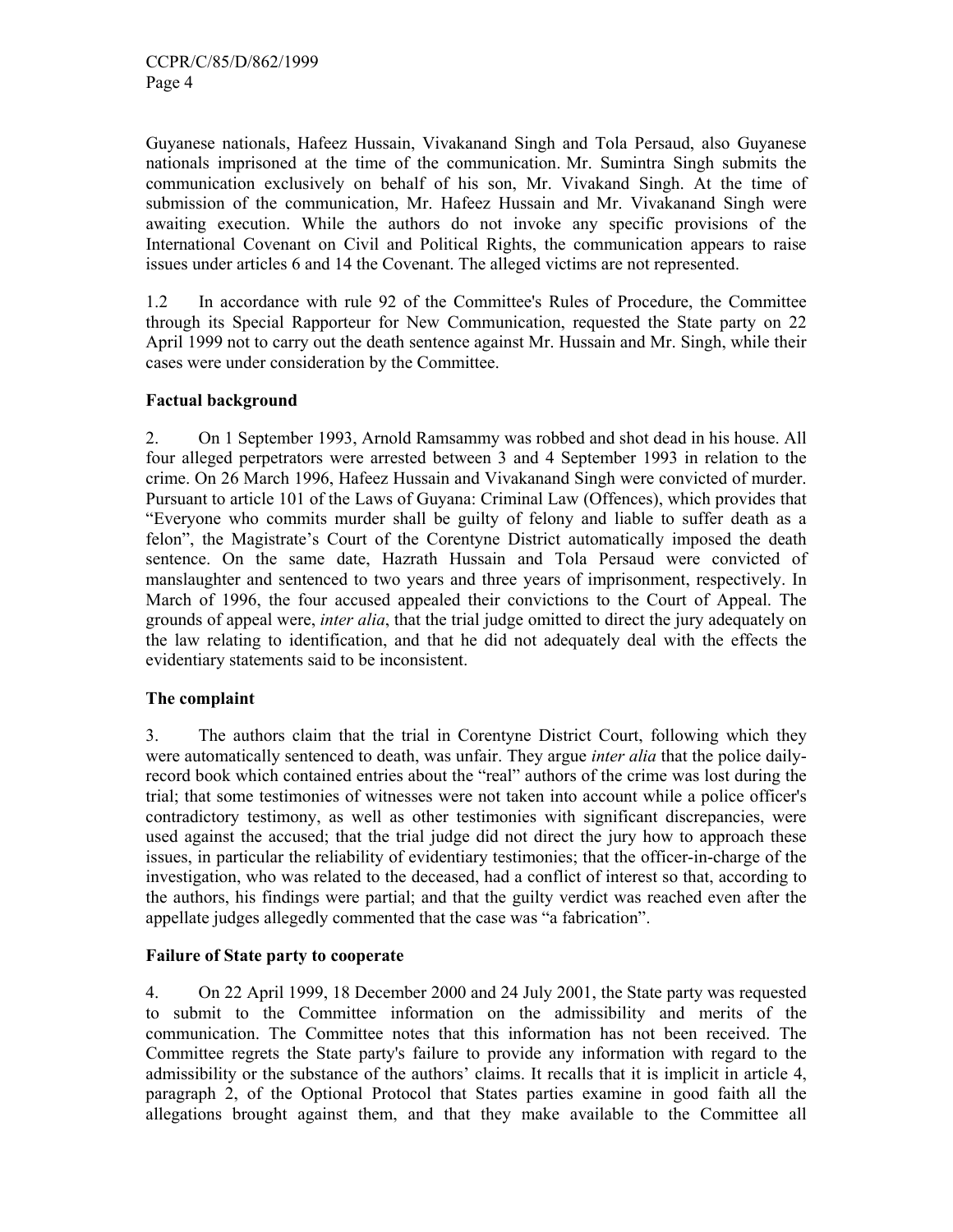information at their disposal. In the absence of a reply from the State party, due weight must be given to the authors' allegations, to the extent that they have been properly substantiated.

## **Issues and Proceedings before the Committee**

## **Consideration of admissibility**

5.1 Before considering any claim contained in a communication, the Human Rights Committee must, in accordance with article 93 of its rules of procedure, decide whether or not it is admissible under the Optional Protocol to the Covenant.

5.2 The Committee has ascertained that the same matter is not being examined under another procedure of international investigation or settlement (article 5, paragraph 2(a), of the Optional Protocol).

5.3 On the issue of exhaustion of domestic remedies, the Committee notes that the alleged victims appealed their convictions to the Court of Appeal, the court of final appeal in the State party, although the outcome of the appeal is not apparent from the material before the Committee. In the absence of arguments from the State party to the effect that domestic remedies had not in fact been exhausted, it follows that the Committee is not precluded from article 5, paragraph 2(b), of the Optional Protocol from consideration of the communication.

5.4 As to the issues of unfair trial raised by the authors, the Committee notes that this part of the authors' allegations relate to the evaluation of evidence and to the instructions given by the judge to the jury. The Committee recalls its jurisprudence and reiterates that it is generally for the courts of States parties to the Covenant to evaluate facts and evidence in a particular case.<sup>2</sup> Similarly, it is not for the Committee to review specific instructions to the jury by the trial judge, unless it can be ascertained that the instructions to the jury were clearly arbitrary or amounted to a denial of justice.<sup>3</sup> On the material before it, the Committee cannot establish that the trial judge's instructions or the conduct of the trial suffered from such deficiencies as to raise issues under the provisions of the Covenant. Accordingly, this part of the communication is insufficiently substantiated, for purposes of admissibility, and is inadmissible under article 2 of the Optional Protocol.

5.5 The Committee considers, however, that the issue of the mandatory imposition of the death sentence on Messrs. Hafeez Hussain and Vivakanand Singh raises sufficiently substantiated issues under article 6 of the Covenant and proceeds to examine this matter on the merits.

## **Consideration of the merits**

6.1 The Human Rights Committee has considered the present communication in the light of all the information made available to it by the parties, as provided under article 5, paragraph 1, of the Optional Protocol.

<sup>&</sup>lt;sup>2</sup> See Errol Simms v. Jamaica Case No. 541/1993, Decision adopted on 3 April 1995; Lyndon Marriott v. Jamaica Case No. 519/1992,Views adopted on 27 October 1995, at para 6.3; and Catalina Marín Contreras v. Spain Case No. 1099/2002 Decision adopted on 17 March 2005. 3 See Lloyd Reece v. Jamaica Case No. 796/1998,Views adopted on 14 July 2003, at para.

<sup>7.3.</sup>